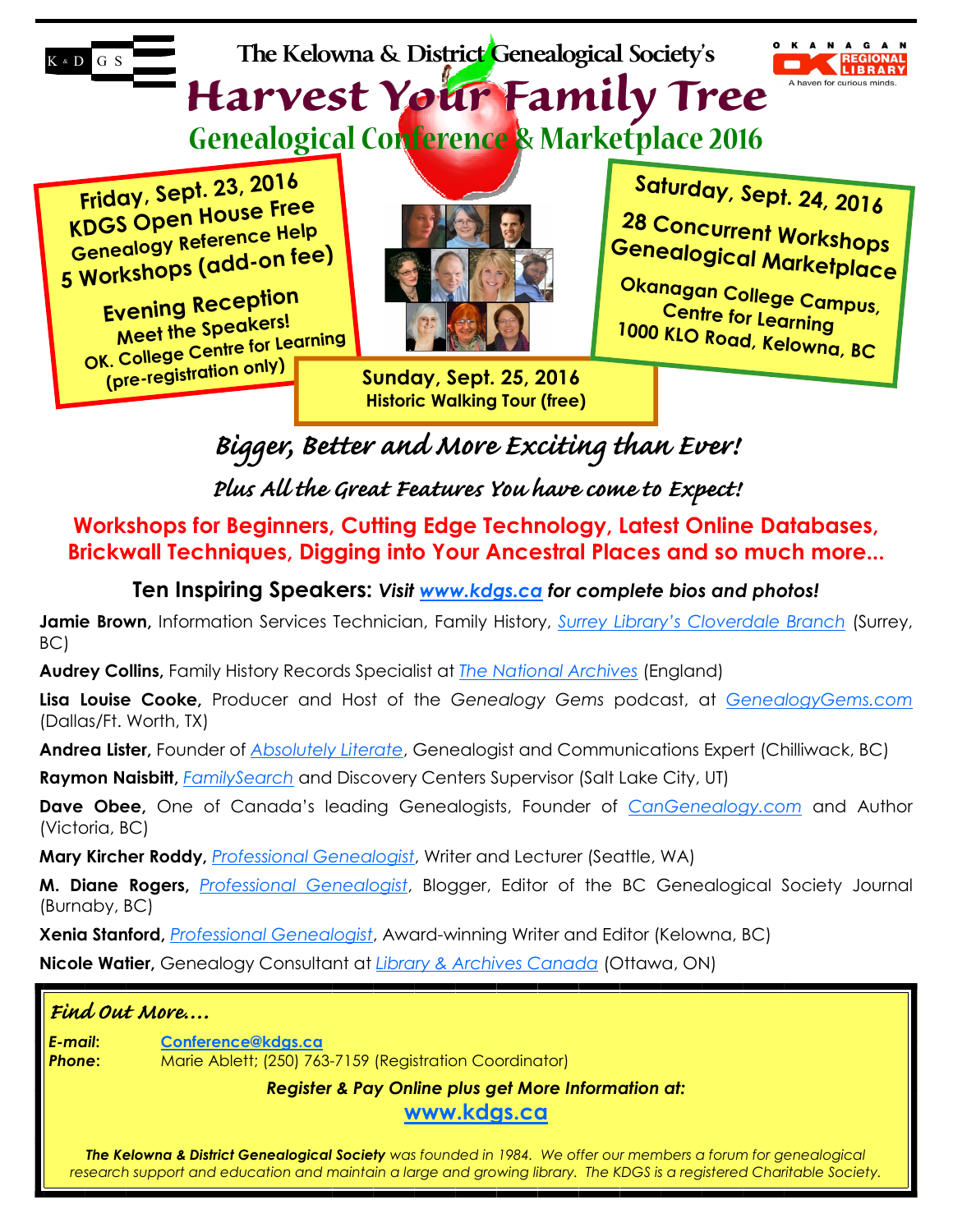### **CONFERENCE SCHEDULE, SEPT. 24….**

**Location:** Okanagan College, 1000 KLO Road, Kelowna, BC (Free parking in adjacent lots)

#### **8:00—8:45 REGISTRATON; MARKETPLACE OPENS**

**8:45—9:00 CONFERENCE 2016 OPENING & ANNOUNCEMENTS See Full Topic Descriptions at: www.kdgs.ca**

**Suggested Topic Levels:** 

Beginner (B), Intermediate (I), Advanced (A)

**9:00—10:15 CONCURRENT SESSIONS (Choose One):** 

**1. Dave Obee,** *Genealogy 101—For Beginners: Primer in the basics of family history research with Canada's leading genealogist; Level B* 

**2. Audrey Collins,** *The War of 1812 from the British Side: Learn about the many records in The National Archives on the people, prisoners and background of this war which was partly fought on Canadian soil; Level I-A* 

**3. Lisa Louise Cooke,** *Mobile Genealogy: How to Use Your Tablet and Smartphone for Family History Research: Harness the power of your mobile devices for genealogy; Level All* 

**4. Raymon Naisbitt,** *Finding Irish Records Online***:** *There are more websites available now than ever before for doing Irish research online. Learn how to access and use digital records for tracing your Irish ancestors; Level B-I* 

**5. Nicole Watier,** *Genealogy at Library and Archives Canada: Explore the LAC website from the most popular genealogy topics to lesser-known sources. Recently launched databases and exciting plans will be highlighted; Level All* 

**6. Jamie Brown,** *Family History on the Cheap***:** *Getting the best "bang for your buck" when using fee-based websites plus learn about what can be found absolutely free; Level All*  **7. Mary K. Roddy***, Using Spreadsheets in Genealogical Research: Analyze your data and track your research with MS Excel (must have basic Excel knowledge); Level I-A* 

#### **10:15—10:45 REFRESHMENT BREAK; Marketplace Open**

#### **10:45—12:00 CONCURRENT SESSIONS (Choose One):**

**8. Dave Obee,** *Western Canada by Rail: Railways brought settlers, spawned colonization schemes and affected livelihoods in Canada's four western provinces; Level All* 

**9. Audrey Collins,** *Getting the Most out of Discovery, The National Archive's (TNA—England) Powerful Catalogue: Learn how to find and access TNA's resources and beyond; Level All* 

**10. Lisa Louise Cooke,** *Google Tools and Procedures for Solving Family History Mysteries***:** *Learn about the latest on Google plus some cool case studies of genealogical success using Lisa's Google methodology; Level All* 

**11. Raymon Naisbitt,** *The Big 4 Record Types for Irish Research***:** *Civil Registration, census, church and land records are among the most accessible for Irish researchers and may give a great amount of information connecting Irish families; Level B-I* 

**12. Andrea Lister,** *Ancestry's Drouin Collection Search Tips and Gems: This Collection of over 25 million French-Canadian and English records from 1621-1967 includes multiple religious denominations across 4 provinces & New England states; Level All*

**13. Jamie Brown,** *Cloverdale Library Family History Jewels: Those rare jewels that enrich your family tree are often found where you may not have thought to look, like the special genealogy collection at Cloverdale Library; Level All* 

**14. M. Diane Rogers,** *Social Networking 101 for Family History: Be a successful 'social genealogist' right from home: on Facebook, Twitter, Pinterest and more. Learn the basics of genealogy and family history social networking; Level All* 

**12:00—1:30 LUNCH (on own) - MARKETPLACE OPEN! PICK UP YOUR PRE-ORDERED BAGGED LUNCH** 

# **1:30—2:45 CONCURRENT SESSIONS (Choose One):**

**15. Dave Obee,** *Decoding the Dash: Build the Stories of Their Lives: Between the birth and death dates, who were your ancestors?; Level I-A* 

**16. Audrey Collins,** *There and Back Again: Going Away Doesn't Mean Staying Away***:** *Immigration wasn't always a one-way process—your stay-at-home ancestors may have been more well-travelled than you thought; Level I-A* 

**17. Lisa Louise Cooke,** *5 Ways to Enhance Your Genealogy Research with Old Maps***:** *Find historic maps and learn how to create your own map collection plus innovative ways to incorporate them into your family history***;** *Level I-A* 

**18. Raymon Naisbitt,** *Navigating FamilySearch.org***:** *With so much information available on Familysearch.org learn how to navigate the site effectively. Browse the tabs, access Family Tree, FamilySearch Wiki, Learning Center and more; Level B-I* 

**19. Nicole Watier,** *Lest We Forget: First and Second World War Records: WW I & II service records, how to access them, what is available online. Other valuable sources will be examined such as War Diaries, histories and more; Level I-A* 

**20. Andrea Lister,** *The Lady in the Search***:** *Strategies and resources for learning more about the women in your family history; Level All*

**21. Mary K. Roddy,** *More than Just Databases: Dig deep into subscription and free websites to harness an ocean of free expert advice; Level B-I*

**2:45—3:15 REFRESHMENT BREAK; MARKETPLACE OPEN!** 

### **3:15—4:30 CONCURRENT SESSIONS (Choose One):**

**22. Dave Obee,** *Crowdsourcing Your Family Research: Draw from the work of other people over the centuries—the Internet makes it easier than ever to look beyond genealogical sources; Level I-A* 

**23. Audrey Collins,** *The 1939 Register***:** *This newly released "census" holds information on every resident of England & Wales on the eve of WW II; Level I-A* 

**24. Lisa Louise Cooke,** *How to Save Your Research from Destruction & Ensure its Future Survival***:** *Don't let your lifetime of genealogical research end up in the recycling bin! Level All* 

**25. Raymon Naisbitt,** *Using Digital Records on FamilySearch***:** *Familysearch.org's digital records collection is growing at an astounding pace! Learn about all the free digital records available and how to access them; Level All*

**26. Nicole Watier,** *How to Successfully Search Canadian Census Records: From 1666 to the most recently opened census in 1921, learn where to find these records, as well as some of their particularities. Alternative sources will also be examined, - useful if you can't find your ancestor where they are supposed to be; Level B-I* 

**27. Mary K. Roddy,** *A Nose for the News—Sniffing Out Stories in Newspapers***:** *Useful tips for searching in old newspapers with real-life examples; Level All* 

**28. M. Diane Rogers,** *Genetic Genealogy: Now it's for Everyone!: How to choose a DNA test and how these can benefit your own genealogy research; Level B-I* 

**3:30—5:00 MARKETPLACE OPEN TO PUBLIC (\$2)** 

**4:30—4:45 LAST CHANCE FOR RAFFLE TICKETS, GET YOUR COMPLETED EVALUATION FORM IN THE DRAW-BOX TO BE ELIGIBLE FOR A GREAT PRIZE!** 

**4:50pm RAFFLE DRAWS! GOOD LUCK! All proceeds go towards KDGS projects and programs** 

**5:00 MARKETPLACE CLOSES—SAFE TRAVELS HOME!** 

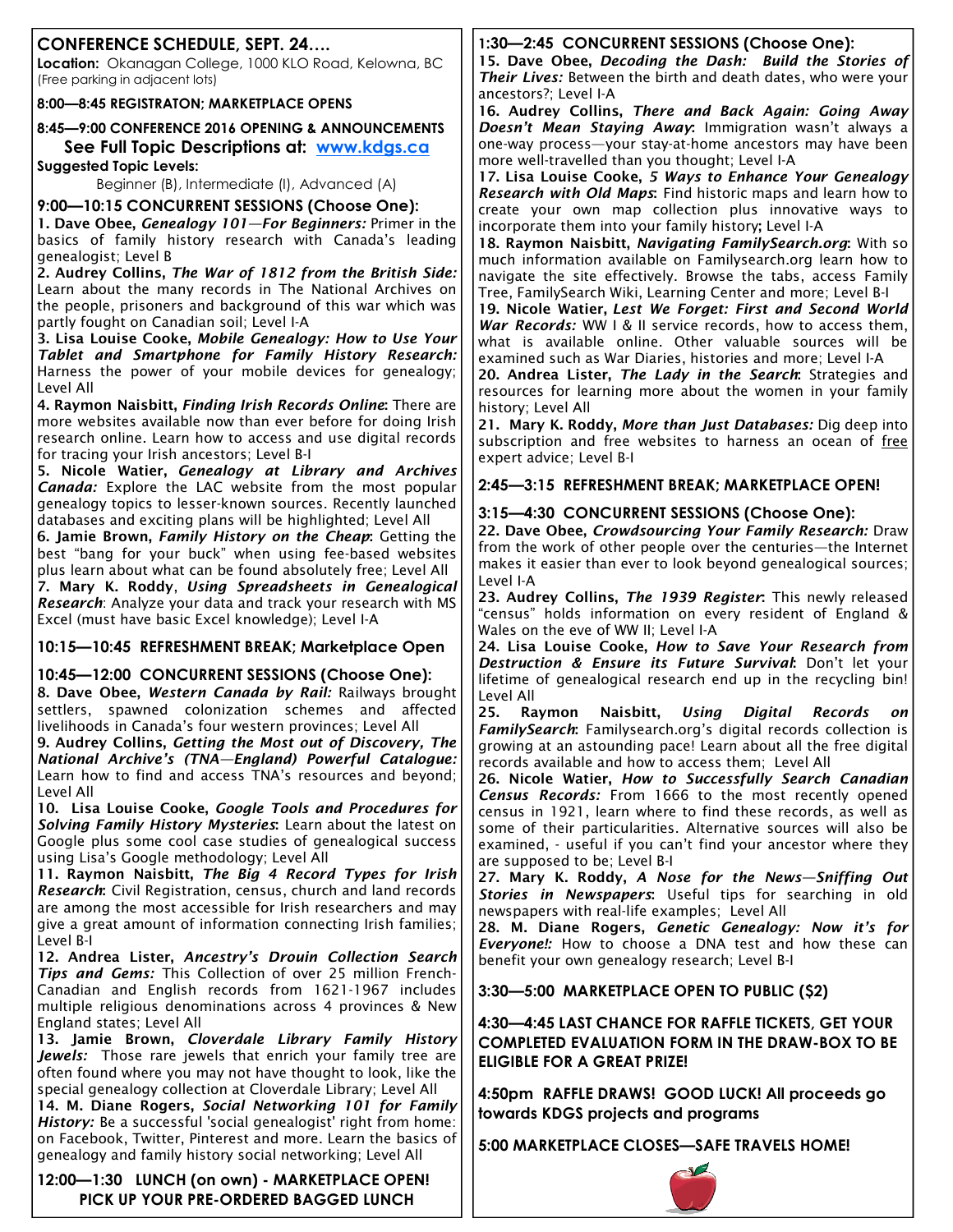| <b>FRIDAY EVENTS, SEPTEMBER 23</b><br>and the ORL; get free one-on-one help provided by KDGS Genealogists in Residence                                                                                                                                                                                                                                                                                                                        | The KDGS Family & Local History Resource Centre is hosting a "Genealogists' Open House & Workshops"<br>(located in the Kelowna Branch of the Okanagan Regional Library, 1380 Ellis Street, second floor)<br>12pm-4pm: Research your family using the excellent resources in the KDGS Family & Local History Resource Centre                                                       |  |
|-----------------------------------------------------------------------------------------------------------------------------------------------------------------------------------------------------------------------------------------------------------------------------------------------------------------------------------------------------------------------------------------------------------------------------------------------|-----------------------------------------------------------------------------------------------------------------------------------------------------------------------------------------------------------------------------------------------------------------------------------------------------------------------------------------------------------------------------------|--|
|                                                                                                                                                                                                                                                                                                                                                                                                                                               | Pre-register for the following workshops at \$18 each (see KDGS website for Friday Workshop Descriptions www.kdgs.ca)                                                                                                                                                                                                                                                             |  |
| (a., c., d. held in the main floor Meeting Room):<br>a. 12:30-1:30pm: Finding Ancestral Places of Origin in Eastern Europe with Xenia Stanford<br>c. 1:45-2:45pm: Using Timelines to Understand your Ancestors with Mary K. Roddy<br>d. 3:00-4:00pm: Discover Your Family History with Ancestry Library Edition with Jamie Brown<br>e. 3:00-4:00pm: PowerPoint to Tell Your Story with Andrea Lister; 2nd Floor Computer Lab, seating limited | b. 12:30-1:30pm: Microsoft Word for Family Historians with Andrea Lister; 2nd Floor Computer Lab, seating limited                                                                                                                                                                                                                                                                 |  |
| Friday Evening Reception, Displays & Meet the Speakers Panel (must pre-register)                                                                                                                                                                                                                                                                                                                                                              |                                                                                                                                                                                                                                                                                                                                                                                   |  |
|                                                                                                                                                                                                                                                                                                                                                                                                                                               | 7:00pm-9:30pm: Centre for Learning Atrium, Okanagan College, 1000 KLO Road; enjoy our family history displays!                                                                                                                                                                                                                                                                    |  |
| Cost: \$15                                                                                                                                                                                                                                                                                                                                                                                                                                    | Go to www.kdgs.ca for more information on the                                                                                                                                                                                                                                                                                                                                     |  |
| <b>SATURDAY CONFERENCE, SEPTEMBER 24</b>                                                                                                                                                                                                                                                                                                                                                                                                      | <b>Conference, Speakers, Workshops, Marketplace &amp; Sunday Tour</b>                                                                                                                                                                                                                                                                                                             |  |
| Cost: \$95 or \$80 for KDGS Members<br>8:00am-5:00pm                                                                                                                                                                                                                                                                                                                                                                                          |                                                                                                                                                                                                                                                                                                                                                                                   |  |
|                                                                                                                                                                                                                                                                                                                                                                                                                                               | 28 CONCURRENT LECTURES: 9 Highly Acclaimed Presenters; something for everyone, from beginners to seasoned researchers<br>GENEALOGY MARKETPLACE: Genealogy Booksellers; Scrapbooking & Archival Supplies; Genealogical, Museum & Historical<br>Exhibitors; be sure to visit the KDGS Table for information, raffle tickets, book sales, water & juice sales & to pick up your door |  |
| prizes                                                                                                                                                                                                                                                                                                                                                                                                                                        |                                                                                                                                                                                                                                                                                                                                                                                   |  |
|                                                                                                                                                                                                                                                                                                                                                                                                                                               | Morning & Afternoon Refreshments-Door Prizes-Delegate Goodies!                                                                                                                                                                                                                                                                                                                    |  |
| $\boldsymbol{\times}$                                                                                                                                                                                                                                                                                                                                                                                                                         |                                                                                                                                                                                                                                                                                                                                                                                   |  |
| A. Friday Afternoon Workshops at downtown Kelowna Branch ORL (Sept. 23; space is limited):                                                                                                                                                                                                                                                                                                                                                    |                                                                                                                                                                                                                                                                                                                                                                                   |  |
| a. 12:30-1:30pm: Finding Ancestral Places of Origin in Eastern Europe with Xenia Stanford [16318]                                                                                                                                                                                                                                                                                                                                             |                                                                                                                                                                                                                                                                                                                                                                                   |  |
| b. 12:30-1:30pm: Microsoft Word for Family Historians with Andrea Lister [1318]                                                                                                                                                                                                                                                                                                                                                               |                                                                                                                                                                                                                                                                                                                                                                                   |  |
| c. 1:45-2:45pm: Using Timelines to Understand your Ancestors with Mary K. Roddy L<br><b>\$18</b>                                                                                                                                                                                                                                                                                                                                              |                                                                                                                                                                                                                                                                                                                                                                                   |  |
| d. 3:00-4:00pm: Ancestry Library Edition with Jamie Brown L<br>\$18                                                                                                                                                                                                                                                                                                                                                                           |                                                                                                                                                                                                                                                                                                                                                                                   |  |
| e. 3:00-4:00pm: PowerPoint to Tell Your Story with Andrea Lister<br>\$18                                                                                                                                                                                                                                                                                                                                                                      |                                                                                                                                                                                                                                                                                                                                                                                   |  |
| B. Friday Reception & Meet the Speakers Panel at Okanagan College (Sept. 23) $\Box$ S15                                                                                                                                                                                                                                                                                                                                                       |                                                                                                                                                                                                                                                                                                                                                                                   |  |
| $\frac{1}{\sqrt{5}}$<br>C. Saturday Concurrent Sessions (Sept. 24):<br>\$80 KDGS Member                                                                                                                                                                                                                                                                                                                                                       |                                                                                                                                                                                                                                                                                                                                                                                   |  |
| For Each of the Four Time Slots Below (For Session numbers and descriptions, see left):<br>1. Select your <b>First Choice by placing a number</b> "1" in the box beside the Session Number                                                                                                                                                                                                                                                    | 2. Indicate your Second Choice by placing a number "2" in the box beside the Session Number (if your first choice<br>is full, we will register you in your second choice; register early to ensure your first choice as space may be limited)                                                                                                                                     |  |
| <b>Example:</b><br>10:45-12:00pm                                                                                                                                                                                                                                                                                                                                                                                                              | D. I would like to purchase a lunch                                                                                                                                                                                                                                                                                                                                               |  |
| 8. 09. 210. 011. 012. 013. 014. 0                                                                                                                                                                                                                                                                                                                                                                                                             | Salveol<br>prepared by Save-On Foods:<br>\$7                                                                                                                                                                                                                                                                                                                                      |  |
| $\frac{1}{2}$ : 9:00-10:15am<br>$2 \sqcup 3 \sqcup 4 \sqcup 5$<br>$6. \square$ 7.                                                                                                                                                                                                                                                                                                                                                             | Please pick up at Noon from Table located adjacent to the<br>Conference Marketplace, near the side staircase, using your<br>colour-coded ficket which you will receive on Saturday morning                                                                                                                                                                                        |  |
| II: 10:45-12:00pm                                                                                                                                                                                                                                                                                                                                                                                                                             | Choice of One Sandwich (check one):                                                                                                                                                                                                                                                                                                                                               |  |
| □ 9.□10.□ 11.□12.□13 □ 14 □                                                                                                                                                                                                                                                                                                                                                                                                                   | Beef & Cheddar Cheese _____                                                                                                                                                                                                                                                                                                                                                       |  |
| III: 1:30-2:45pm                                                                                                                                                                                                                                                                                                                                                                                                                              | Ham & Swiss Cheese<br>Vegetarian & Cheddar Cheese _____                                                                                                                                                                                                                                                                                                                           |  |
| 15.□16.□17.□18.□19.□20.□21.□                                                                                                                                                                                                                                                                                                                                                                                                                  | Turkey & Cranberry Sauce _____<br>Choice of Bread(check one):                                                                                                                                                                                                                                                                                                                     |  |
| IV: 3:15-4:30pm                                                                                                                                                                                                                                                                                                                                                                                                                               | White Bread _____ Wholewheat Bread<br>Gluten-free White Bread _____ Gluten-free Brown ____                                                                                                                                                                                                                                                                                        |  |
| $\sqcup$ 25. $\sqcup$ 26. $\sqcup$ 27.<br>22 ∐23 I<br>124                                                                                                                                                                                                                                                                                                                                                                                     | Small Bag Chips, Cookie (GF with GF bread orders) &<br>$\bullet$                                                                                                                                                                                                                                                                                                                  |  |
| We will attempt to confirm your registration by email<br>Otherwise, your cancelled cheque will be your confirmation.                                                                                                                                                                                                                                                                                                                          | <b>Bottle of Water</b>                                                                                                                                                                                                                                                                                                                                                            |  |